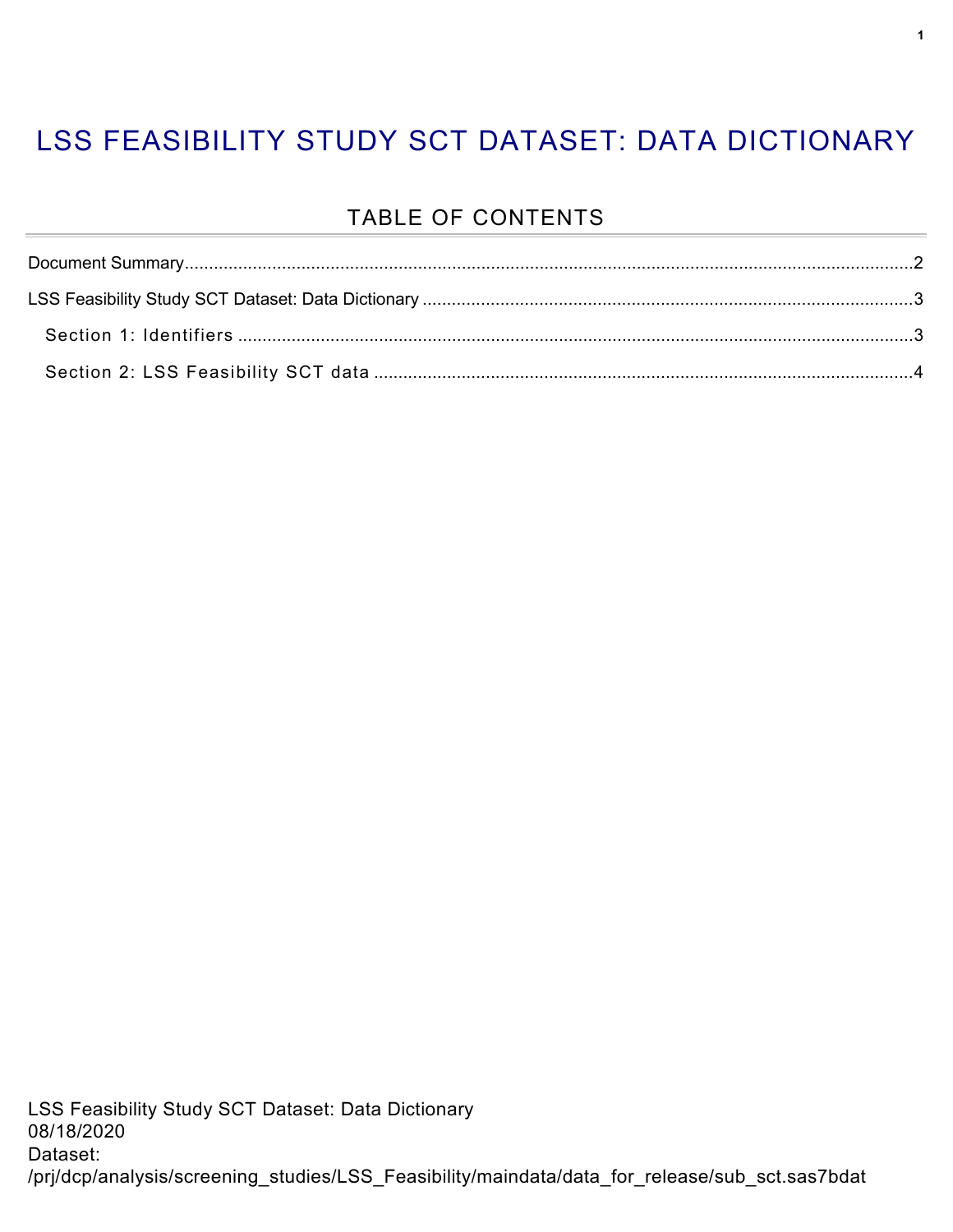#### Document Summary

<span id="page-1-0"></span>

| Property           | Value                                                                                             |  |  |
|--------------------|---------------------------------------------------------------------------------------------------|--|--|
| Document Title     | LSS Feasibility Study SCT Dataset: Data Dictionary                                                |  |  |
| Date Created       | 08/18/2020                                                                                        |  |  |
| <b>For Dataset</b> | /pri/dcp/analysis/screening studies/LSS Feasibility/maindata/data for<br>release/sub sct.sas7bdat |  |  |
| Sections           | 2                                                                                                 |  |  |
| <b>F</b> ntries    | 19                                                                                                |  |  |
| Document Filename  | mug LSSFeasibilityStudySCTDataset.08.18.20.rtf                                                    |  |  |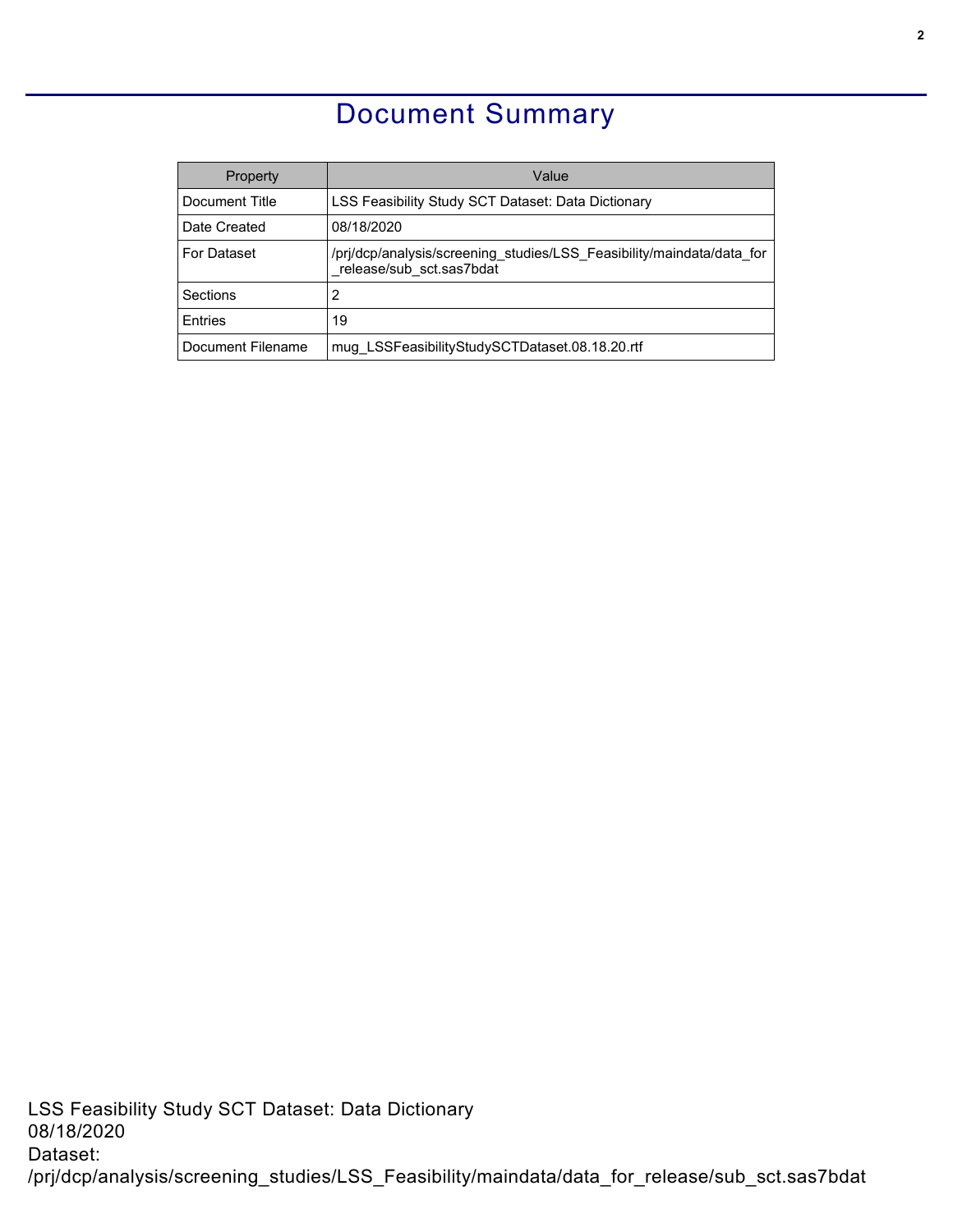# <span id="page-2-0"></span>LSS Feasibility Study SCT Dataset: Data Dictionary Section 1: Identifiers

<span id="page-2-1"></span>

| Class                                  | /ariable   | _abel_     | Description | <sup>∶</sup> ormat Text |
|----------------------------------------|------------|------------|-------------|-------------------------|
| $\bigcap$ 1<br>Principal<br><b>UI.</b> | <b>IID</b> | Subject ID |             | <b>Num</b>              |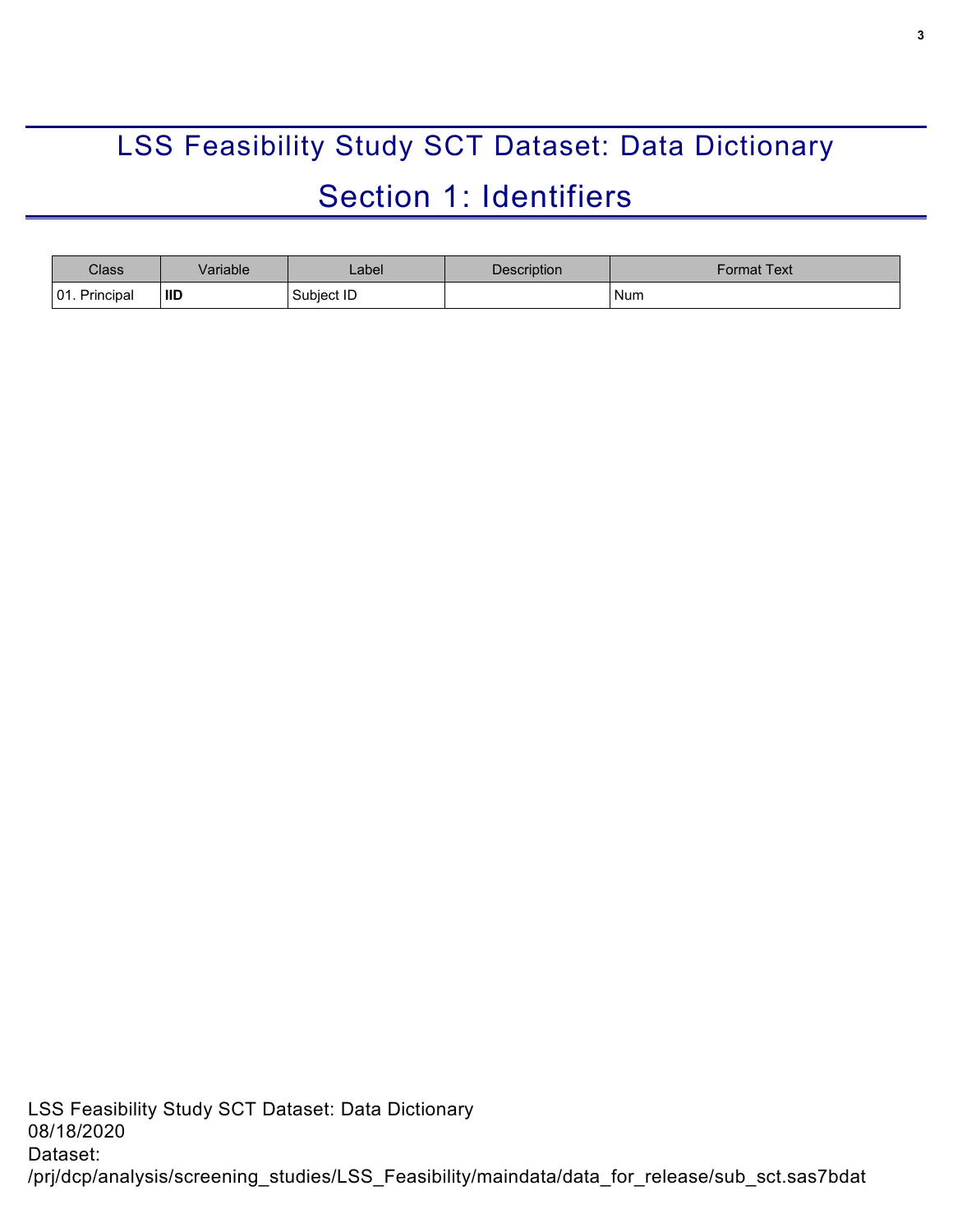## Section 2: LSS Feasibility SCT data

<span id="page-3-0"></span>

| <b>Class</b>  | Variable | Label                         | Description | <b>Format Text</b>                                                                                                                                                                                                                                                                                                                                                                                                                                                                                                                                                                                                                                                                                                                                                                                                                                                                                                                                                                                                                                                                                                                                                                                                              |
|---------------|----------|-------------------------------|-------------|---------------------------------------------------------------------------------------------------------------------------------------------------------------------------------------------------------------------------------------------------------------------------------------------------------------------------------------------------------------------------------------------------------------------------------------------------------------------------------------------------------------------------------------------------------------------------------------------------------------------------------------------------------------------------------------------------------------------------------------------------------------------------------------------------------------------------------------------------------------------------------------------------------------------------------------------------------------------------------------------------------------------------------------------------------------------------------------------------------------------------------------------------------------------------------------------------------------------------------|
| 01. Principal | DESC_SCT | Description of<br>Abnormality |             | "01"="01: SPICULATED NON -CALCIFIED<br>NODULES/MASSES"<br>"02"="02: SMOOTH NON -CALCIFIED<br>NODULES/MASSES"<br>"03"="03: NON - CALCIFIED<br>NODULES/MASSES"<br>"04"="04: FOCAL PARENCHYMAL<br>OPACIFICATON"<br>"05"="05: ENDOBRONCHIAL LESIONS"<br>"08"="08: GRANULOMA(S)"<br>"17"="17: SCARRING/PULMONARY<br>FIBROSIS/HONEYCOMBING"<br>"18"="18: PLEURAL FIBROSIS/PLEURAL<br>PLAQUE"<br>"19"="19: PLEURAL FLUID"<br>"20"="20: BONE/SOFT TISSUE LESION"<br>"21"="21: CARDIAC<br>ABNORMALITY/CARDIOMEGALY/CONGE<br>STIVE HEART FAILURE"<br>"22"="22: COPD/EMPHYSEMA/BULLAE"<br>"51"="51: NON - CALCIFIED<br>$NODULE/MASS > OR = 4MM"$<br>"52"="52: NON - CALCIFIED NODULE LESS<br>THAN 4MM"<br>"53"="53: CALCIFIED NODULE/MASS<br>INCLUDING GRANULOMAS"<br>"54"="54: ATELECTASIS, SEGMENTAL OR<br><b>GREATER"</b><br>"55"="55: PLEURAL THICKENING OF<br><b>EFFUSION"</b><br>"56"="56: HILAR/MEDIASTINAL<br>ADENOPATHY/MASS"<br>"57"="57: CHEST WALL ABNORMALITY"<br>"58"="58: CONSOLIDATION"<br>"59"="59: RETI. OPACITIES,<br>HONEYCOMBING, OR FIBROSIS"<br>"60"="60: VER. 4 OTH ABNO (NO<br>LONGER USED)"<br>"61"="61: VER. 4 OTH ABNO (NO<br>LONGER USED)"<br>"70"="70: OTH SIG ABNO ABOVE<br><b>DIAPHRAGM</b><br>[continued] |

LSS Feasibility Study SCT Dataset: Data Dictionary 08/18/2020 Dataset: /prj/dcp/analysis/screening\_studies/LSS\_Feasibility/maindata/data\_for\_release/sub\_sct.sas7bdat